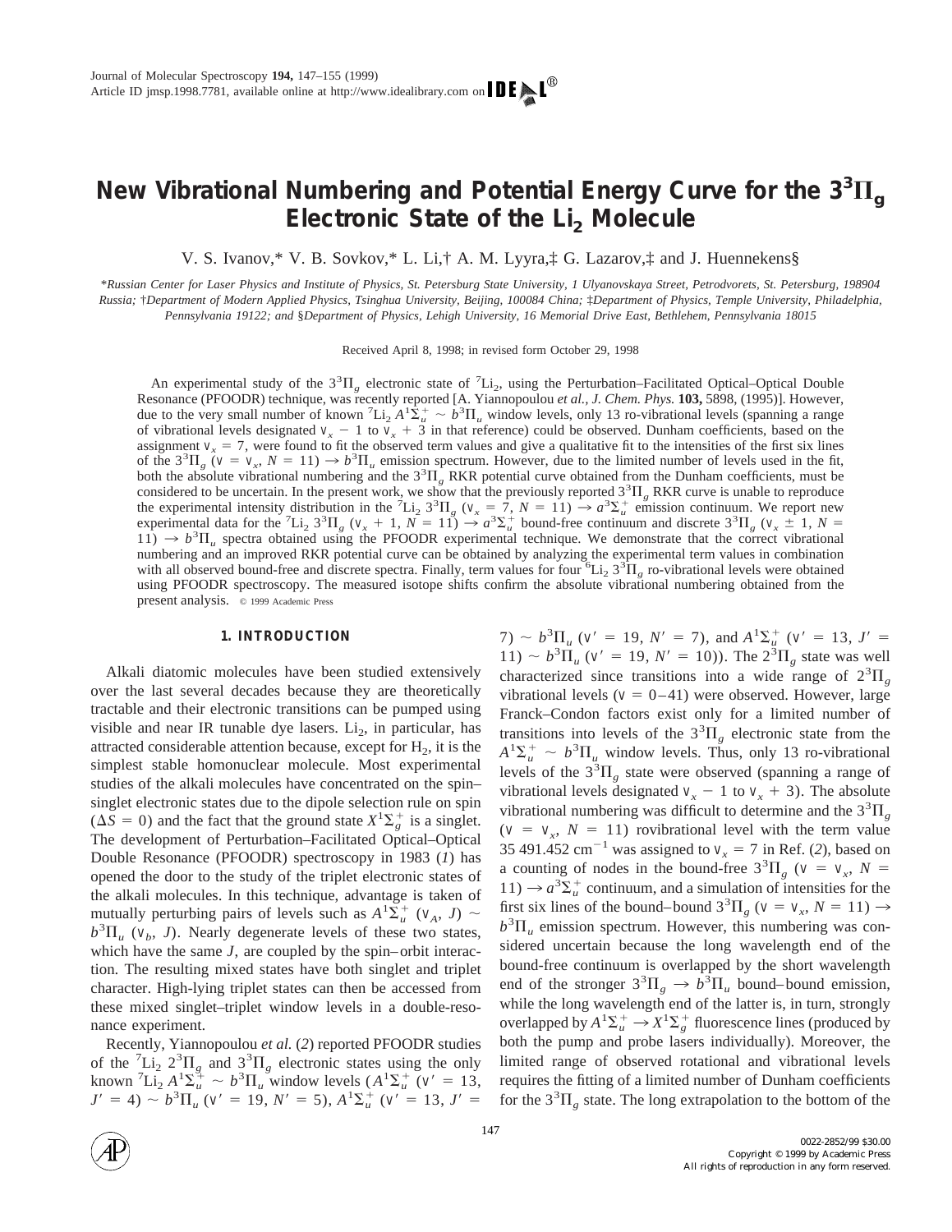potential well is necessarily uncertain, and the RKR potential constructed from the Dunham coefficients reflects that same uncertainty. For this reason, calculated Franck–Condon factors for  $3^{3}\Pi_{g} \rightarrow b^{3}\Pi_{u}$  transitions must also be considered suspect.

In light of recent work by two of us (*3–5*) devoted to the development of new techniques for inverting experimental spectroscopic data to yield adiabatic potential curves of molecules, we set out to simulate the intensity distribution of the bound-free  $3^{3}\Pi_{g}$  ( $v = v_{x}$ ,  $N = 11$ )  $\rightarrow a^{3}\Sigma_{u}^{+}$  continuum. Calculations based on the  ${}^{7}Li_{2}$  3<sup>3</sup> $\Pi_{g}$  RKR potential reported in (2) (based on the assignment  $v_x = 7$ ) did not allow us to reproduce the experimental spectrum. We have, therefore, carried out additional measurements at Temple University to record the  $3^{3}\Pi_{g}$  ( $v = v_{x} + 1$ ,  $N = 11$ )  $\rightarrow a^{3}\Sigma_{u}^{+}$  continuum and the short wavelength sections of the  $3^{3}\Pi_{g}$  ( $v = v_{x} \pm 1$ ,  $N = 11$ )  $\rightarrow b^3 \Pi_u$  discrete spectra, as well as more complete  $3^{3}\Pi_{g}$  ( $v = v_{x}$ ,  $N = 11$ )  $\rightarrow b^{3}\Pi_{u}$  bound–bound emission scans. These have been combined with the previous  $3^{3} \Pi_{g}$  (*v* =  $v_x$ ,  $N = 11$ )  $\rightarrow a^3 \Sigma_u^+$  continuum spectrum and the term values reported in (*2*) in a global fit to determine the correct vibrational numbering and an improved RKR potential, which are presented below. We believe this technique, which makes use of bound–bound and bound-free emission spectra, in addition to measured term values, is useful for determining more accurate experimental potential curves in cases where only a limited number of levels can be observed.

As a final check of the vibrational numbering, we have carried out measurements of term values for four ro-vibrational levels of the <sup>6</sup>L<sub>1</sub><sup>2</sup> 3<sup>3</sup> $\Pi_g$  state using the window level  $A^1\Sigma_u^+$  (*v*<sup>9</sup>)  $= 9, J' = 20$ )  $\sim b^3 \Pi_u$  ( $v' = 15, N' = 19$ ) (6) of that isotopomer. The isotope shift provides an absolute determination of the vibrational numbering and confirms the results of the global fit of the  ${}^{7}Li_{2}$  data. These  ${}^{6}Li_{2}$   $3{}^{3}\Pi_{g}$  term values have been combined with all available  $\tilde{L}$   $\tilde{L}$  data in one last global fit to calculate a final or best RKR potential for the  $Li<sub>2</sub>$  $\overline{3}^3\Pi_g$  state.

#### **2. RESULTS**

As a first step, we carried out a direct simulation of the intensity distribution in the <sup>7</sup>Li<sub>2</sub> 3<sup>3</sup> $\Pi_g$  (*v* = *v<sub>x</sub>*, *N* = 11)  $\rightarrow$  $a^3 \Sigma_u^+$  continuum, using computer programs implementing the Numerov–Cooley–Blatt method (7) with the initial  $v<sub>x</sub> = 7$ vibrational numbering and the five spectroscopic constants  $T_e$ , *Y*<sub>10</sub>, *Y*<sub>20</sub>, *Y*<sub>01</sub>, and *Y*<sub>11</sub> from (*2*) (see also Table 1). For the repulsive electronic state  $a^3 \Sigma_u^+$ , we have taken the theoretical potential energy curve from (*8*). This potential function was used previously in computations of the  ${}^{7}Li_{2} 2{}^{3}\Pi_{g}$  ( $v = 17$ ,  $N = 4$ )  $\rightarrow a^3 \Sigma_u^+$  and  ${}^7 \text{Li}_2 3^3 \Sigma_g^+$  ( $v = 10$ ,  $N = 10$ )  $\rightarrow a^3 \Sigma_u^+$ transition continua (*4*) and was found to reproduce the experimental spectra with good accuracy. Note that the line intensities in the <sup>7</sup>Li<sub>2</sub>  $3^3\Sigma_g^+$  (*v* = 10, *N* = 10)  $\rightarrow b^3\Pi_u$  transition were also simulated with good accuracy in (*9*), confirming the high quality of the  $b^3 \overline{II}_u$  potential curve of Ref. (10). The



**FIG. 1.** Experimental <sup>7</sup>Li<sub>2</sub> 3<sup>3</sup> $\Pi_g$  ( $v = v_x$ ,  $N = 11$ )  $\rightarrow a^3 \Sigma_u^+$  bound-free continuum and corresponding initial simulation based upon the vibrational numbering  $v_x = 7$  and the  $3<sup>3</sup>\Pi_g$  state RKR potential from (2).

Condon approximation,  $M(R)$  = constant (where  $M(R)$  is the transition dipole moment as a function of internuclear separation *), was used in our initial calculations. The other details* of the simulation were the same as in (*4*). The basic approach is as follows. First, the Schrödinger equation is solved numerically for the upper bound state potential to yield the nuclear radial wavefunction corresponding to the particular ro-vibrational level of interest. Next, the Schrödinger equation is again solved for the lower repulsive potential, to yield the free state wavefunction corresponding to the continuum level which lies below the upper bound state by the energy of the emitted photon  $(hc/\lambda)$ . If the transition dipole moment is assumed to be constant with *R*, then the emission intensity at  $\lambda$  is simply proportional to the square of the upper and lower state wavefunction overlap integral. The complete spectrum is obtained by calculating the emission intensity as a function of wavelength (i.e., calculating the upper and lower state wavefunction overlaps for various levels lying at different energies within the lower state continuum). The result of this first simulation is shown in Fig. 1. The computed and experimental spectra differ strongly.

The intensity distribution depends on the electronic state potentials and on the transition moment operator *M*(*R*). The influence of  $M(R)$  on the node positions in the continuum is very weak (*4, 11*), so the node positions can be used as criteria for the quality of the potentials.

One of the possible origins of this inability of the simulation to reproduce the experimental continuum can be the wrong vibrational numbering of the observed terms. We have tried to simulate the continuum with other vibrational numberings,  $v<sub>x</sub>$  $= 8$  and  $v_x = 9$ . In the simulations, analogous to (2), the five spectroscopic constants  $T_e$ ,  $Y_{10}$ ,  $Y_{20}$ ,  $Y_{01}$ , and  $Y_{11}$  were fitted using the observed ro-vibrational term values from (*2*) (see also Table 4 of the present work), and the RKR potential energy curve was constructed for the  $3<sup>3</sup>\Pi<sub>g</sub>$  state using each assumed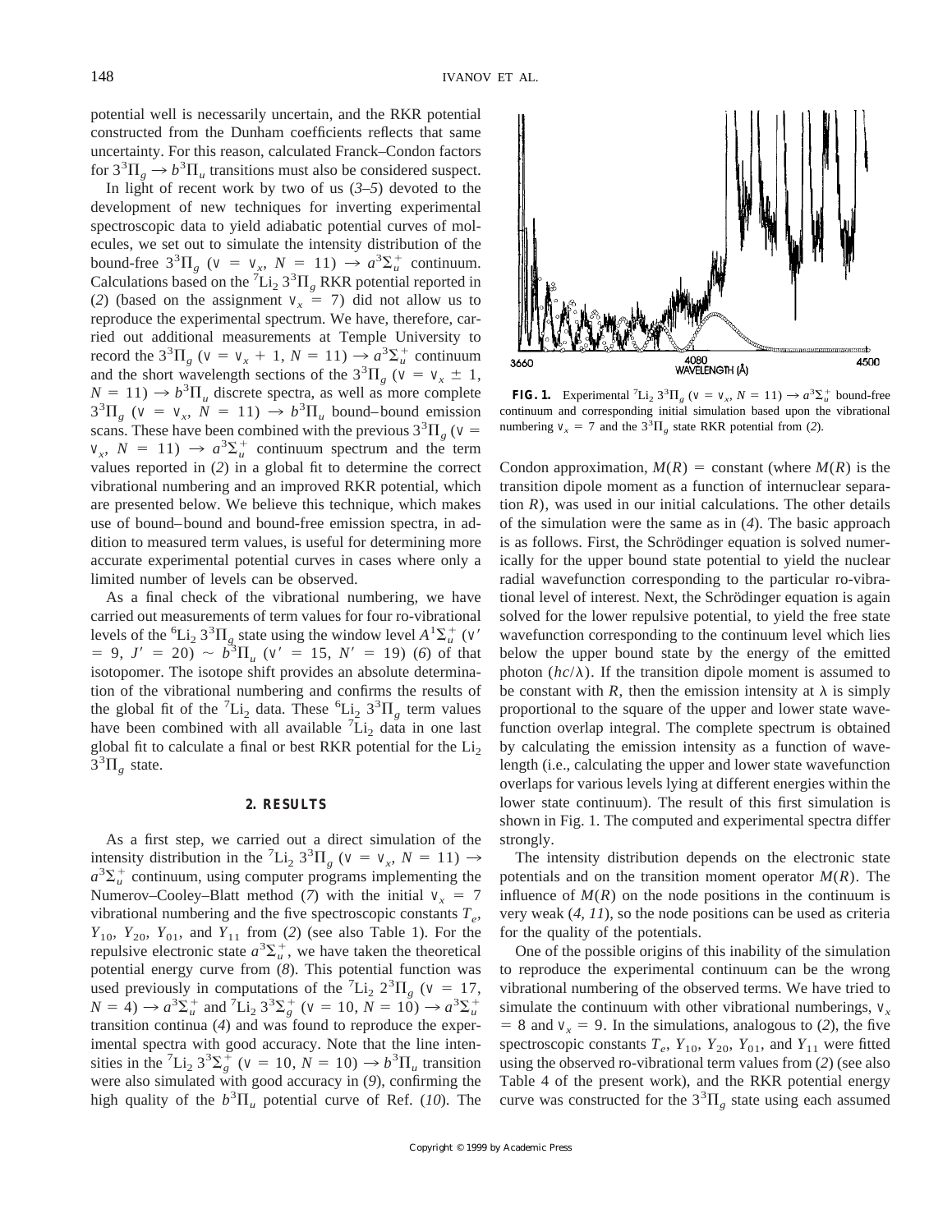

**FIG. 2.** Experimental <sup>7</sup>Li<sub>2</sub> 3<sup>3</sup> $\Pi_g$  ( $v = v_x$ ,  $N = 11$ )  $\rightarrow a^3 \Sigma_u^+$  bound-free continuum and corresponding initial simulation based upon the vibrational numbering  $v_r = 9$ .

vibrational numbering. The closest match to the observed spectrum is the case  $v_x = 9$  (Fig. 2). On the other hand, the vibrational numberings  $v_x = 8$  and  $v_x = 9$  could not explain the line intensities in the <sup>7</sup>Li<sub>2</sub> 3<sup>3</sup> $\Pi_g$  ( $v_x$ ,  $N = 11$ )  $\rightarrow b^3 \Pi_u$ transition. These facts together show that no vibrational numbering is able to accurately account for all the experimental data through the approach described above.

Next, we tried to apply the WKB nodes method (*5*) to derive the bound state potential function from the continuum. This method gave the vibrational numbering  $v<sub>x</sub> = 9$ , but its accuracy was too low to consider this result unambiguous, especially since part of the experimental continuum is difficult to observe because it is buried beneath the strong bound–bound  $3^{3}\Pi_{g}$  ( $v_{x}$ ,  $N = 11$ )  $\rightarrow b^{3}\Pi_{u}$  spectrum.

The origin of the inconsistency between the simulations of the line intensities and the continuum can be found by analyzing all factors that can influence the observations. The node positions in the continuum can only be affected appreciably by potentials; namely, the bound  $3<sup>3</sup>$  $\Pi<sub>g</sub>$  state potential in the case considered here. The line intensities can be affected by the following factors: (i) the potential function; (ii) a possible strong variation of the transition moment operator  $M(R)$ ; and (iii) nonadiabatic perturbations of the  $b^3 \Pi_u$  levels. Strong nonadiabatic perturbations of the  $b^3 \Pi_u$  levels can be excluded here based on the results of the line intensity simulation for the  $^{7}Li_{2} 3^{3}\Sigma_{g}^{+}$  (*v* = 10, *N* = 10)  $\rightarrow b^{3}\Pi_{u}$  transition in (9), a case where all available experimental data were in good agreement with each other. If strong variation of the  $M(R)$  function with *R* appreciably influenced the line intensities, then the agreement between the observed and simulated line intensities observed with the  $v_x = 7$  numbering would have to be considered accidental. It is highly unlikely that the same accidental coincidence would take place for transitions from other vibrational levels  $v \neq v_r$ . We have now checked this possibility by carrying out new experimental investigations.

Intensities for the first seven lines of the <sup>7</sup>Li<sub>2</sub> 3<sup>3</sup> $\Pi_g$  (*v<sub>x</sub>*  $\pm$  1,  $N = 11$ )  $\rightarrow b^3 \Pi_u$  spectra have now been measured by the same experimental method as in (2). The new continuum,  ${}^{7}Li_{2}$  $3^{3}\Pi_{g}$  ( $v_{x}$  + 1,  $N = 11$ )  $\rightarrow a^{3}\Sigma_{u}^{+}$ , was also measured and used in the analysis. Simulations of the new spectra show that the situation remains the same; all line intensities are reproduced with rather good accuracy if  $v_r = 7$  is assumed, but this assumption does not allow us to reproduce the continua. Instead, the continua are reproduced rather well if  $v_x = 9$  is assumed, but this assumption is inconsistent with the experimental line spectra. The only conclusion that can be made is that the RKR potential function of the  $3<sup>3</sup>\Pi<sub>g</sub>$  state, constructed as described above, is at least somewhat in error for any vibrational numbering.

A schematic diagram of the  $Li<sub>2</sub>$  potential energy curves which are relevant to the current discussion is given in Fig. 3. It can be seen from the figure that line intensities, arising from transitions into the lowest rovibrational levels of the  $b^3\Pi_u$ state, are determined primarily by the left (short-range) limb of the  $3<sup>3</sup>\Pi<sub>g</sub>$  state potential energy curve. These lines form the short wavelength end of the bound–bound  $3^{3}\Pi_{g} \rightarrow b^{3}\Pi_{u}$ band which is most accurately observed and analyzed in the experiment. On the other hand, the short wavelength end of the bound-free  $3^3 \Pi_g \rightarrow a^3 \Sigma_u^+$  continuum, which is most clearly observed in the experiment, is determined primarily by the right (long-range) limb of the  $3^{3}\Pi_{g}$  potential. Therefore, we can conclude that the true potential function should behave approximately like the one obtained by assuming  $v<sub>x</sub> = 7$  at small internuclear separations, and like the one obtained using  $v_r = 9$  at large separations.

Although the Dunham representation for the ro-vibrational terms through a set of  $Y_{ii}$  constants is widely applied, it is also well known that this approach is not unique (*12, 13*). A truncated Dunham series is a good representation for term values located near the bottom of a potential well, or perhaps in another limited region of energies far from the dissociation



**FIG. 3.** Potential energy curves of the  $Li<sub>2</sub>$  molecule (see text for details). Positions of the ro-vibrational levels  $b^3 \Pi_u$  ( $v = 19$ ,  $N = 10$ ) (excitation window level),  $3^{3}\Pi_{g}$  ( $v = v_{x} = 8$ ,  $N = 11$ ), and the wavefunction of the latter state are shown.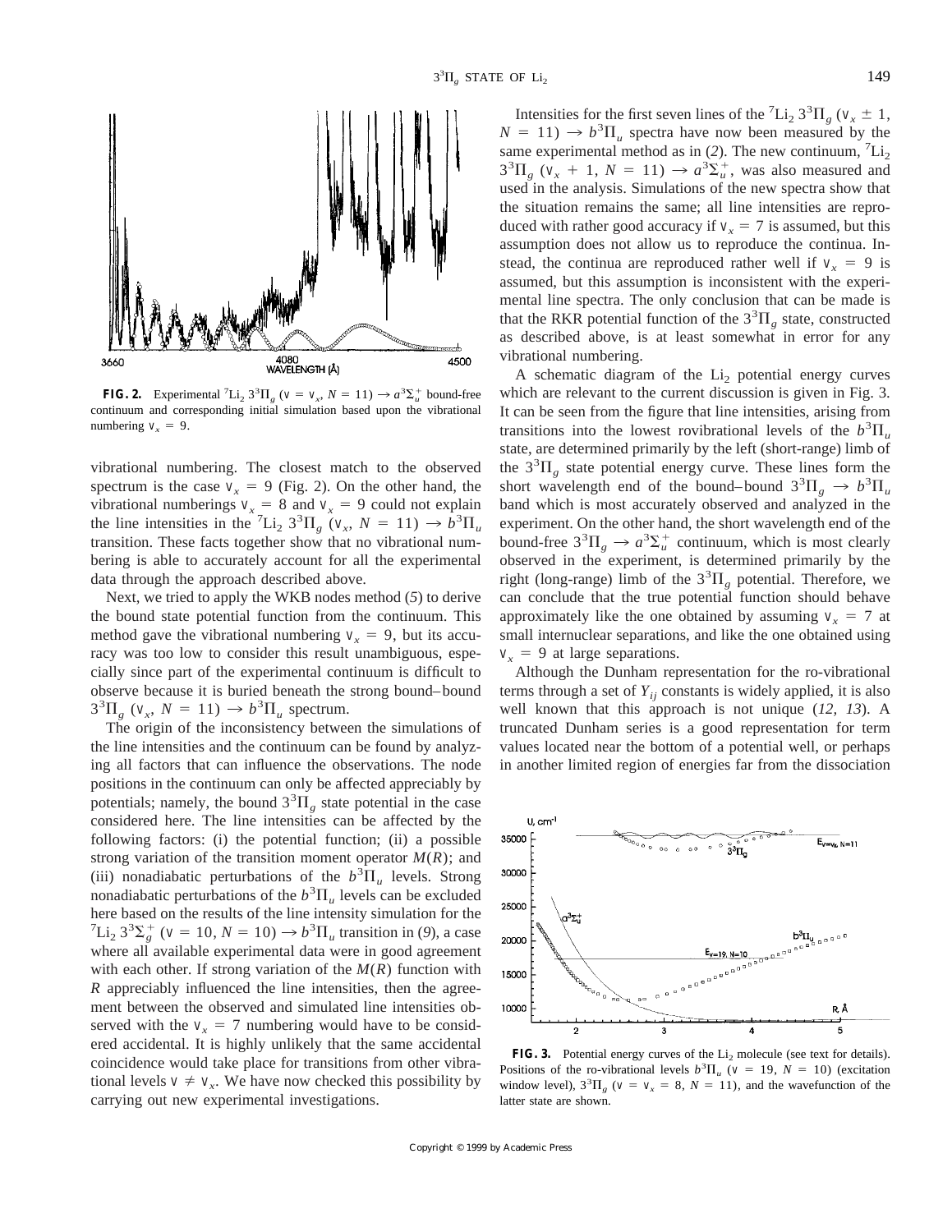|                | spectroscopic<br>constants from $[2]$ <sup>1</sup> | spectroscopic constants<br>determined in this work<br>using $^7$ Li <sub>2</sub> data | final spectroscopic<br>constants determined in this<br>work using all data | theoretical<br>spectroscopic<br>constants <sup>2</sup> |
|----------------|----------------------------------------------------|---------------------------------------------------------------------------------------|----------------------------------------------------------------------------|--------------------------------------------------------|
| $T_{e}$        | 33638.53136                                        | 33410.003                                                                             | 33406.385                                                                  | 33456.318                                              |
| ${\rm Y}_{10}$ | 253.3639233                                        | 248.8951                                                                              | 249.8826                                                                   | 246.2885                                               |
| $Y_{20}$       | $-1.865760821$                                     | $-1.01066$                                                                            | $-1.07737$                                                                 | $-1.35082$                                             |
| $Y_{30}$       |                                                    | $-3.0550(-2)$                                                                         | $-3.0508(-2)$                                                              | $-1.9488(-2)$                                          |
| ${\rm Y}_{01}$ | 0.5183202293                                       | 0.481777                                                                              | 0.49142                                                                    | 0.47653                                                |
| ${\rm Y}_{11}$ | $-1.034563494(-2)$                                 | $-2.5259(-3)$                                                                         | $-6.3226(-3)$                                                              | $-5.2066(-3)$                                          |
| ${\rm Y}_{21}$ |                                                    | $-2.7520(-4)$                                                                         | $5.7447(-5)$                                                               | $-3.7072(-5)$                                          |
| ${\rm Y}_{02}$ |                                                    |                                                                                       | $-7.6021(-6)$                                                              | $-7.1358(-6)$                                          |
| $R_e$          | 3.044873                                           | 3.158                                                                                 | 3.127                                                                      | 3.176                                                  |

**TABLE 1** Spectroscopic Constants of the  $Li_2 3^3\Pi_g$  State

*Note.* All constants are in units of cm<sup>-1</sup> with the exception of  $R_e$  which is in Å. *1* The original Dunham coefficients reported in (*2*) were based on 11 of the 13 term values reported in Table III of Ref. (2) (the  $v = v_x + 3$ ,  $N = 9$ , and  $v = v_x + 1$ ,  $N = 4$  terms were excluded). The Dunham coefficients listed here are based on 12 of the 13 term values (only  $v = v<sub>x</sub> + 1$ ,  $N = 4$  was excluded). All calculations presented in the current work and described as based on the constants of (*2*) are actually based on the very slightly revised set of constants given here.

*<sup>2</sup>* The theoretical spectroscopic constants in the Table 1 differ from the ones reported in (*2*). Unfortunately, the latter were incorrect; this can be seen from the inconsistency of the  $R_e$  and  $Y_{01}$  values reported in (2) ( $R_e$  = 3.175 Å corresponds to  $Y_{01}$  = 0.477 cm<sup>-1</sup>, rather than the value  $Y_{01}$  = 0.538 cm<sup>-1</sup> reported in (*2*)). The new theoretical spectroscopic constants given here were estimated by smoothing the points of the theoretical potential function given in (*2*) with the Pade–SVD technique, calculating a set of rovibrational levels, and fitting spectroscopic constants to them.

limit. The wider the range of vibrational quantum levels *v* to be described, the more spectroscopic constants must be used. The limited number of rovibrational levels that could be observed in (2), using the three known  ${}^{7}Li_{2}$  window levels, precluded the fitting of more than the five spectroscopic constants  $T_e$ ,  $Y_{10}$ ,  $Y_{20}$ ,  $Y_{01}$ , and  $Y_{11}$  to the observed term values. However, it is clear that while this limited set of constants may reproduce the observed level positions in the range of  $v = (v_x - 1) - (v_x)$  $+$  3), it is not sufficient to accurately represent levels down to the bottom of the potential well. Consequently, the  $3<sup>3</sup>\Pi<sub>g</sub> RKR$ potential function obtained as described above is unable to reproduce the bound–bound and bound-free spectra, which depend in detail on the lower portions of the potential curve. To successfully simulate these spectra, a more complete set of spectroscopic constants is needed.

The following fitting procedure has been used to find a more complete set of spectroscopic constants.

1. Initial values for additional fitting constants  $Y_{30}$  and  $Y_{21}$ were chosen.

2. The other spectroscopic constants  $T_e$ ,  $Y_{10}$ ,  $Y_{20}$ ,  $Y_{01}$ , and *Y*<sup>11</sup> were fitted from the observed ro-vibrational level positions reported in (*2*) (see Table 4 of the present work) with these fixed values of  $Y_{30}$  and  $Y_{21}$ .

3. The RKR potential function was constructed from the full set of spectroscopic constants.

4. The experimentally observed continua and line intensities were simulated using this RKR potential function in the same manner as described above.

5. Corrections to the initial  $Y_{30}$  and  $Y_{21}$  values were derived by comparison of the experimental and calculated line intensities and the node positions in the continua.

These steps were repeated iteratively until the computed and experimental data were in agreement. The convergence criterion was that the change in the spectroscopic constants from one step to the next was less than the initial errors in those constants (derived from the term values only). Taking into account that the line intensities are much more strongly influenced by subtle details of the potentials and other factors which we have excluded above in our considerations (*M*(*R*), nonadiabatic intermixing), their weights in the fitting procedure were taken to be less than that of the continua node positions. The term value of the rovibrational level ( $v = v_x + 1$ ,  $N =$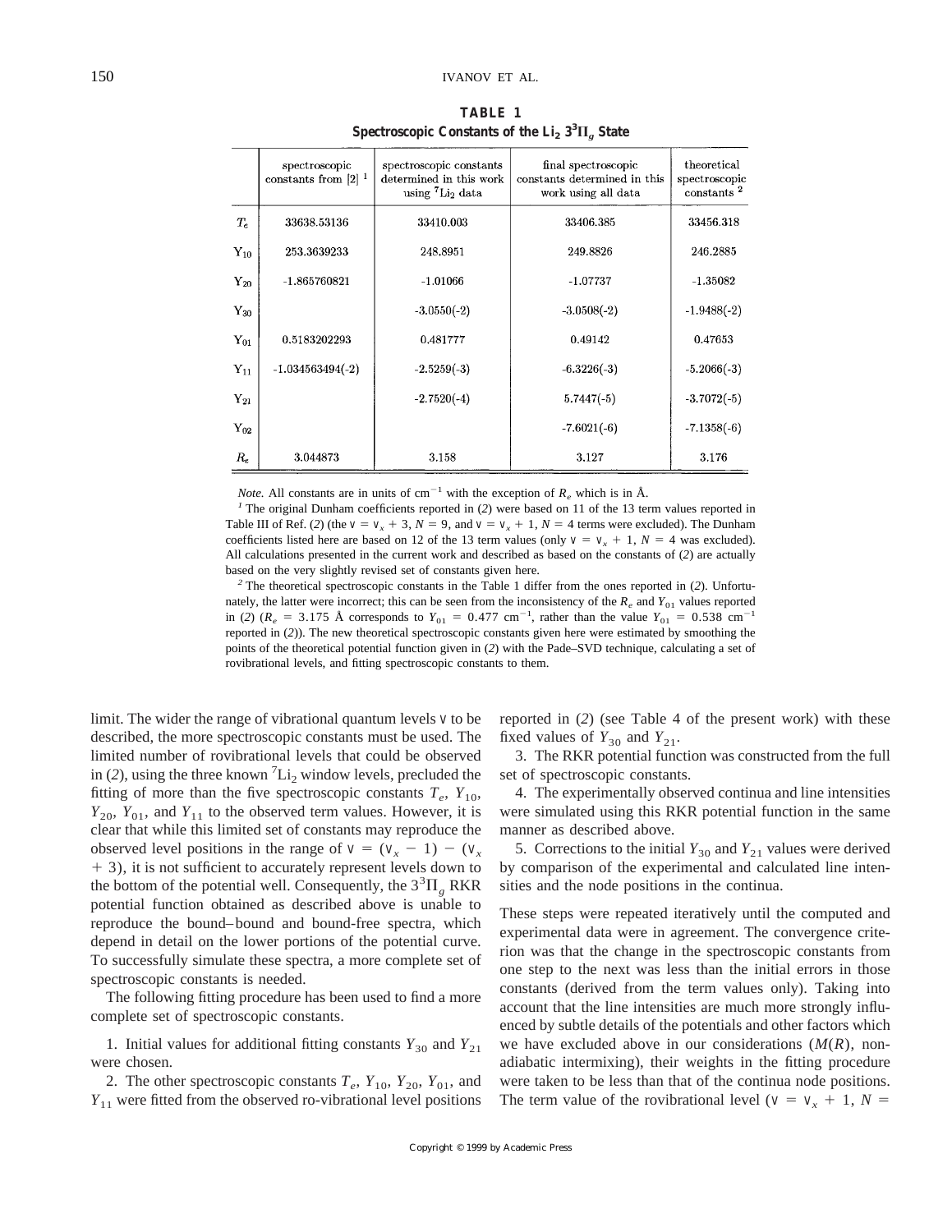

**FIG. 4.** Potential energy curves for the  $3^{3}\Pi_{g}$  state of the Li<sub>2</sub> molecule. The *ab initio* curve (dashed line) is from (*2*). The potential produced from the data analysis of the present work (solid line) is based on the  ${}^{7}Li_{2}$  data only.

4), which is evidently perturbed, was excluded from the analysis.

We were unable to find a satisfactory solution from this fitting procedure using either the  $v_x = 7$  or the  $v_x = 9$ vibrational numbering. The case  $v_x = 8$  was much more successful. The resulting spectroscopic constants are reported in Table 1, and the corresponding RKR potential energy curve, obtained from this global fit of the  ${}^{7}Li_{2}$  data, is shown in Fig. 4, in comparison to other variants. The resulting potential curve does, in fact, lie close to the one obtained from the smaller set of spectroscopic constants with the assumption  $v<sub>x</sub> = 7$  at short internuclear distances, and close to the one obtained using the assumption  $v_x = 9$  at large separations, in agreement with the discussion above.

As an independent check of the results, we have computed the excitation probabilities from the intermediate window level  $^{7}Li_{2} b^{3}\Pi_{u}$  (*v* = 19, *N* = 10) into levels <sup>7</sup>Li<sub>2</sub> 3<sup>3</sup> $\Pi_{g}$  (*v*, *N* =





**TABLE 2**

**Experimental <sup>6</sup> Li2 Rovibrational Term Values (in cm**2**<sup>1</sup> ) and Term Values Calculated** from the  $3^{3}\Pi_{g}$  Potential Obtained in the **Present Work**

| $\boldsymbol{v}$ | N  | term values<br>(experiment) | term values calculated from<br>spectroscopic constants<br>obtained in this work<br>$(^{7}Li_{2}$ data, $v_x = 8$ ) |  |  |  |
|------------------|----|-----------------------------|--------------------------------------------------------------------------------------------------------------------|--|--|--|
| $\overline{4}$   | 18 | 34776.883                   | 34775.243                                                                                                          |  |  |  |
| 5                | 20 | 35067.149                   | 35067.993                                                                                                          |  |  |  |
| 6                | 18 | 35274.693                   | 35274.880                                                                                                          |  |  |  |
| 6                | 20 | 35315.043                   | 35315.272                                                                                                          |  |  |  |

11), corresponding to the experimental conditions of (*2*), for two cases: (i) using the  $3<sup>3</sup>\Pi<sub>g</sub>$  state potential curve from (2), (ii) using the  $3^{3}\Pi_{g}$  state potential curve obtained in the present work from the  ${}^7Li_2$  data as described above. These results are shown in Fig. 5. In Ref. (2), only the vibrational levels  $v_x - 1$ ,  $v_x$ ,  $v_x$  + 1, and  $v_x$  + 3 could be observed; excitation of the

# **TABLE 3**  $\mathbf{Final}$   $\mathbf{Li}_2$   $3^3\Pi_g$  Potential Curve  $U(R)$  (in cm<sup>-1</sup>)<sup>2</sup> and RKR Turn**ing Points (in Å) Obtained in the Present Work Using all Available**

| ${}^{7}Li_{2}$ and ${}^{6}Li_{2}$ Data |           |                      |            |  |  |  |
|----------------------------------------|-----------|----------------------|------------|--|--|--|
| v                                      | $R_{min}$ | $\overline{R}_{max}$ | U(R)       |  |  |  |
| $-0.5$                                 | 3.11805   | 3.13620              | 33406.3843 |  |  |  |
| $-0.25$                                | 2.99445   | 3.27265              | 33468.7872 |  |  |  |
| 0                                      | 2.94329   | 3.33667              | 33531.0525 |  |  |  |
| 1                                      | 2.82395   | 3.50747              | 33778.6812 |  |  |  |
| $\overline{2}$                         | 2.74848   | 3.63448              | 34023.8806 |  |  |  |
| 3                                      | 2.69081   | 3.74382              | 34266.4677 |  |  |  |
| $\overline{4}$                         | 2.64336   | 3.84311              | 34506.2593 |  |  |  |
| 5                                      | 2.60266   | 3.93588              | 34743.0725 |  |  |  |
| 6                                      | 2.56676   | 4.02412              | 34976.7241 |  |  |  |
| 7                                      | 2.53445   | 4.10910              | 35207.0312 |  |  |  |
| 8                                      | 2.50490   | 4.19172              | 35433.8107 |  |  |  |
| 9                                      | 2.47750   | 4.27264              | 35656.8795 |  |  |  |
| 10                                     | 2.45182   | 4.35237              | 35876.0546 |  |  |  |
| 11                                     | 2.42749   | 4.43134              | 36091.1530 |  |  |  |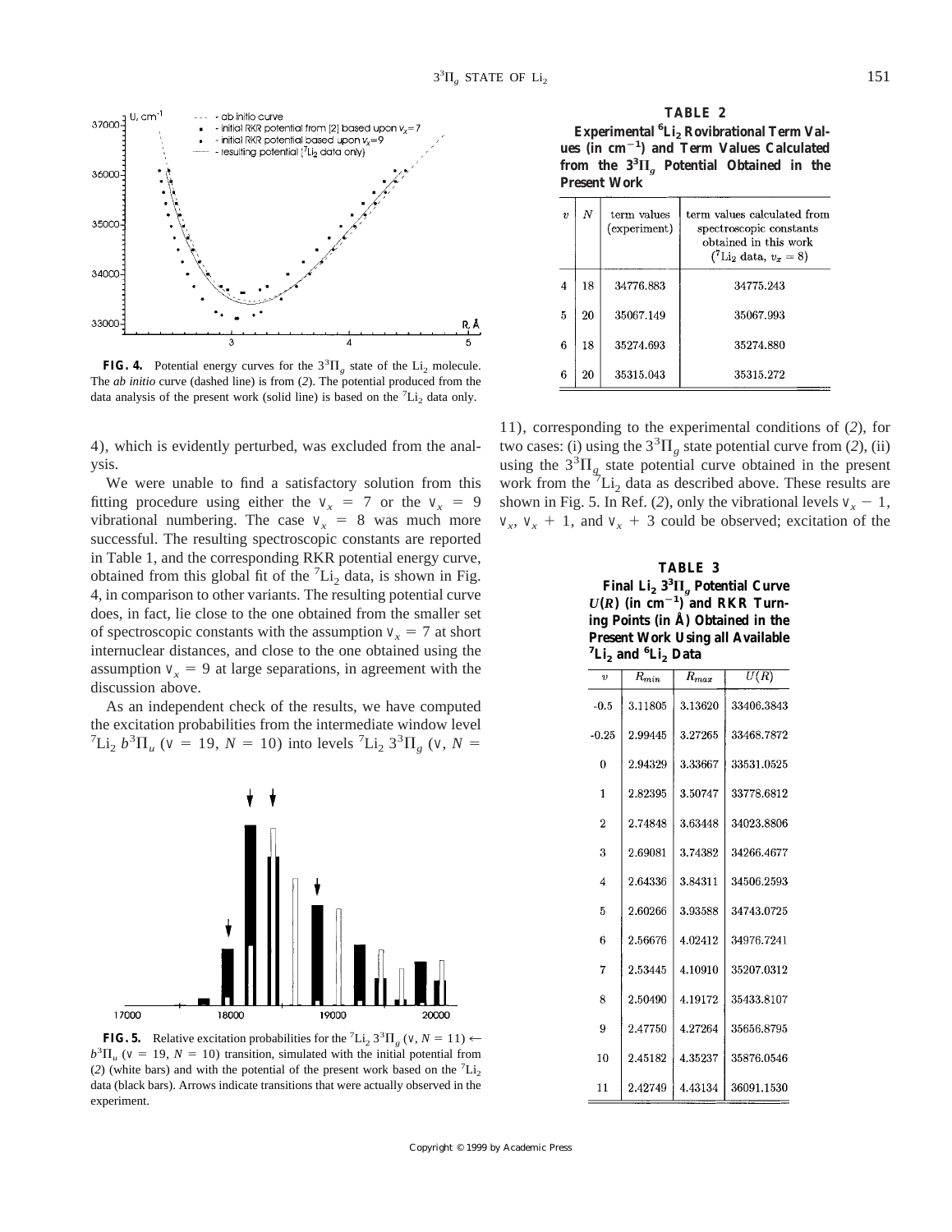

**FIG. 6.** Final  $Li_2$   $3^{3}H_g$  RKR potential determined in this work using all  $7I_1$  and  $6I_1$  dete (solid line), the  $7I_1$  dete only (points), and  $ab$  initia curve  $Li<sub>2</sub>$  and <sup>6</sup>Li<sub>2</sub> data (solid line), the <sup>7</sup>Li<sub>2</sub> data only (points), and *ab initio* curve (dashed line) from (*2*).

level  $v_x + 2$  from  $b^3 \Pi_u$  ( $v = 19$ ,  $N = 10$ ) is apparently too weak for observation. This result is consistent with the simulated excitation probabilities based on the  $3<sup>3</sup>\Pi<sub>g</sub>$  state potential obtained from the  ${}^{7}Li_{2}$  data in the present work, but inconsistent with the simulation based on the earlier potential reported in (*2*).

All the measured continua and discrete spectra intensities are reproduced fairly well with this new potential. We have decided not to present their graphical comparisons because they do not differ visually from the analogous figures below for the final potential determined from all the experimental data (including the  ${}^{6}Li_2$  term values obtained after the analysis presented above was performed).<br>Sented above was performed).





**FIG. 8.** Experimental Li<sub>2</sub>  $3^{3}\Pi_{g}$  (*v*, *N*)  $\rightarrow b^{3}\Pi_{u}$  line intensities (vertical lines) and relative intensities calculated using the  $3<sup>3</sup>$  $\Pi<sub>g</sub>$  state potential obtained in the present work from all <sup>7</sup>Li<sub>2</sub> and <sup>6</sup>Li<sub>2</sub> data using the assignment  $v_x = 8$ (circles). In all cases, the observed transitions involve only the  $F_1$  ( $J = N +$ 1) components of the upper and lower states. The experimental spectra have been corrected for the relative efficiency of the detection system (including polarization effects (*17*)) as a function of wavelength.

above, including the revision of the vibrational numbering from that given in (*2*), we have carried out additional experimental measurements on the  ${}^{6}Li_{2}$  isotopomer. We have used the window level  $A^{1}\Sigma_{u}^{+}$  ( $v' = 9$ ,  $J' = 20$ )  $\sim b^{3}\Pi_{u}$  ( $v' = 15$ ,  $N' = 19$ ) (6) to measure four <sup>6</sup>Li<sub>2</sub> term values which are listed in Table 2. The isotope shift provides an absolute determination of the vibrational numbering and confirms the value  $v<sub>x</sub> =$ 8 obtained in the analysis described above.

When calculating the isotopically shifted term values, we have taken into account the fact that for rotational quantum numbers near  $N = 20$ , the spectroscopic constant  $Y_{02}$ , neglected above, gives a significant contribution  $\sim -1$  cm<sup>-1</sup>. The value of the  $Y_{02}$  constant was estimated using the wellknown relation (see, e.g., (*14*))

$$
Y_{02} = -4Y_{01}^3/Y_{10}^2 \tag{1}
$$

**FIG. 7.** Experimental <sup>7</sup>Li<sub>2</sub> 3<sup>3</sup> $\Pi_g$  ( $v = v_x$ ,  $N = 11$ )  $\rightarrow a^3 \Sigma_u^+$  bound-free continuum and corresponding simulation based on the  $3<sup>3</sup>\Pi<sub>g</sub>$  state potential obtained in the present work from all  ${}^{7}Li_{2}$  and  ${}^{6}Li_{2}$  data using the assignment  $v_r = 8$ . The relative efficiency of the detection system as a function of wavelength (including polarization effects (*17*)) has been incorporated into the simulated spectrum for comparison to the raw experimental data.

from the constants determined above. The predicted term value  $T_{v=4, N=18}$  in Table 2 differs from the experimental one strongly, so we can suggest that it is perturbed; this suggestion was independently confirmed by fitting a truncated set of only five constants from all  ${}^{7}Li_{2}$  and  ${}^{6}Li_{2}$  experimental term values.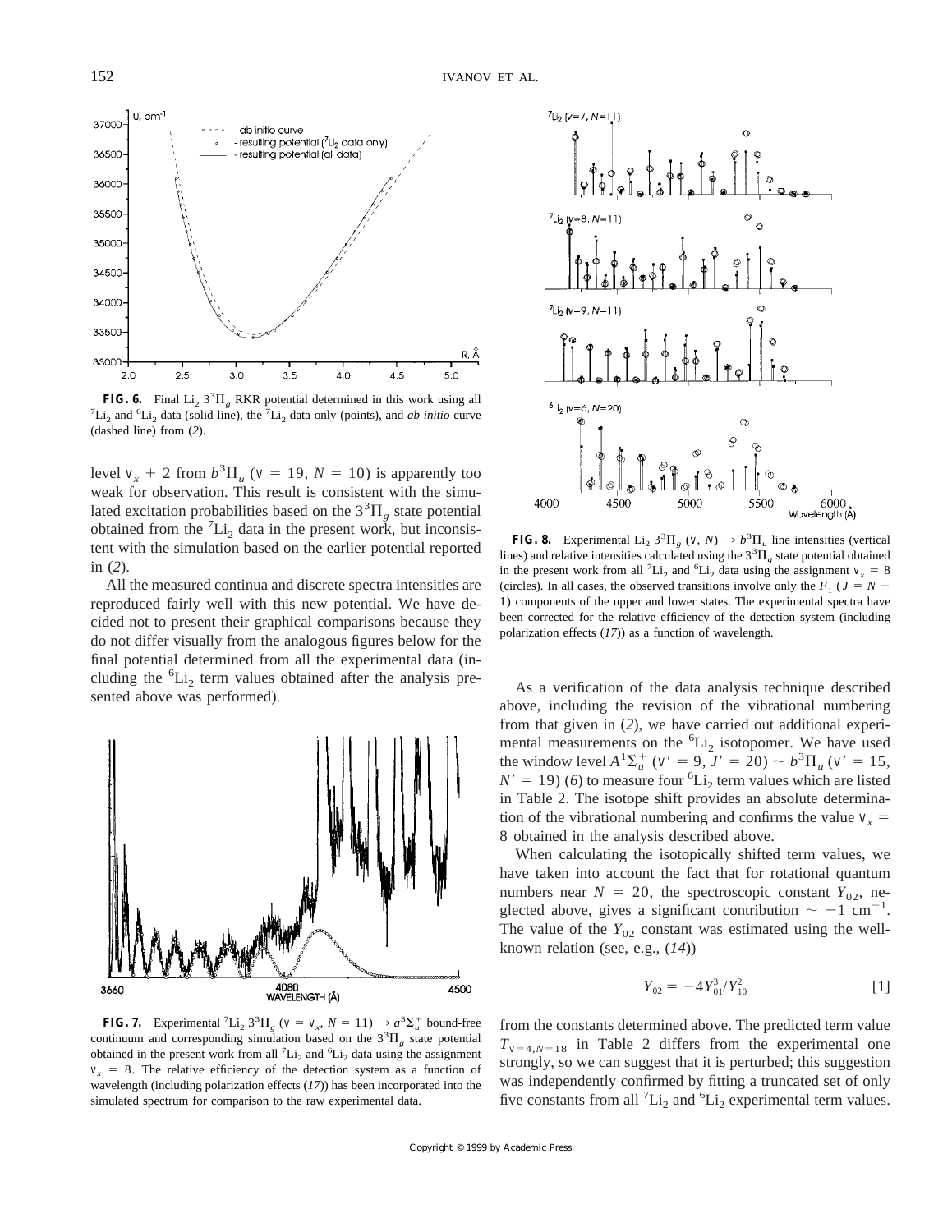|--|--|

|                  | experiment                    |                  | final potential (this work) |                                         | initial Dunham fit<br>from $[2]$                                                               |                  | theoretical [2]                         |                  |                                    |
|------------------|-------------------------------|------------------|-----------------------------|-----------------------------------------|------------------------------------------------------------------------------------------------|------------------|-----------------------------------------|------------------|------------------------------------|
| $\boldsymbol{N}$ | E                             | $\boldsymbol{v}$ | E<br>from RKR<br>potential  | Е<br>from<br>spectroscopic<br>constants | difference of term<br>values; observed -<br>calculated (from final<br>spectroscopic constants) | $\boldsymbol{v}$ | E<br>from<br>spectroscopic<br>constants | $\boldsymbol{v}$ | Е<br>from<br>smoothed<br>potential |
|                  | $\mathrm{^{7}Li_{2}}$ data    |                  |                             |                                         |                                                                                                |                  |                                         |                  |                                    |
| 9                | 35246.877                     | 7                | 35246.774                   | 35246.754                               | 0.123                                                                                          | 6                | 35246.714                               | 7                | 35257.719                          |
| 11               | 35265.592                     | 7                | 35265.488                   | 35265.477                               | 0.115                                                                                          | 6                | 35265.659                               | 7                | 35275.930                          |
| 4                | 35442.167                     | 8                | 35442.203                   | 35442.089                               | 0.078                                                                                          | $\overline{7}$   | 35442.186                               | 8                | 35448.090                          |
| 5                | 35446.520                     | 8                | 35446.617                   | 35446.506                               | 0.014                                                                                          | $\overline{7}$   | 35446.593                               | 8                | 35452.382                          |
| 6                | 35451.855                     | 8                | 35451.913                   | 35451.803                               | 0.052                                                                                          | $\overline{7}$   | 35451.882                               | 8                | 35457.530                          |
| 9                | 35472.994                     | 8                | 35473.073                   | 35472.973                               | 0.021                                                                                          | $\overline{7}$   | 35473.037                               | 8                | 35478.104                          |
| 11               | 35491.452                     | 8                | 35491.559                   | 35491.469                               | $-0.007$                                                                                       | $\overline{7}$   | 35491.547                               | 8                | 35496.081                          |
| $\overline{4}$   | 35665.811                     | 9                | 35665.171                   | 35664.980                               | 0.831                                                                                          | 8                | 35665.501                               | 9                | 35665.254                          |
| 6                | 35675.031                     | 9                | 35674.765                   | 35674.577                               | 0.454                                                                                          | 8                | 35674.969                               | 9                | 35674.569                          |
| 9                | 35695.658                     | 9                | 35695.671                   | 35695.491                               | 0.167                                                                                          | 8                | 35695.628                               | 9                | 35694.871                          |
| 11               | 35713.803                     | 9                | $35713.935\,$               | 35713.764                               | 0.039                                                                                          | 8                | 35713.704                               | 9                | 35712.610                          |
| 9                | 36129.120                     | 11               | 36129.034                   | 36128.754                               | 0.366                                                                                          | 10               | 36129.615                               | 11               | 36117.027                          |
| 11               | 36146.790                     | 11               | 36146.868                   | 36146.588                               | 0.202                                                                                          | 10               | 36146.822                               | 11               | 36134.274                          |
|                  | ${}^{6}$ Li <sub>2</sub> data |                  |                             |                                         |                                                                                                |                  |                                         |                  |                                    |
| 18               | 34776.883                     | 4                | 34774.433                   | 34774.828                               | 2.055                                                                                          | 3                | 34760.189                               | 4                | 34797.174                          |
| 20               | 35067.149                     | 5                | 35067.261                   | 35067.638                               | $-0.489$                                                                                       | 4                | 35054.549                               | 5                | 35082.826                          |
| 18               | 35274.693                     | 6                | 35274.635                   | 35274.836                               | $-0.143$                                                                                       | 5                | 35259.394                               | 6                | 35324.174                          |
| 20               | 35315.043                     | 6                | 35314.949                   | 35315.218                               | $-0.175$                                                                                       | 5                | 35300.959                               | 6                | 35284.889                          |

# $\text{Li}_2$   $3^3\Pi_g$  Rovibrational Level Term Values (in cm $^{-1}$ ) Calculated with Different Potential Functions **and Compared with the Experimental Values**

*Note.* The experimental measurement error is  $\sim 0.01$  cm<sup>-1</sup>.

The level ( $v = 4$ ,  $N = 18$ ) has been excluded from the following analysis.

In addition, we recorded resolved <sup>6</sup>Li<sub>2</sub> 3<sup>3</sup> $\Pi$ <sub>g</sub> (*v* = 6, *N* =  $20) \rightarrow b^3 \Pi_u$  bound–bound fluorescence line intensities.

The new  ${}^6\text{Li}_2$  data have been combined with the previous  ${}^{7}\text{Li}_2$  data in one last global fit to produce a best set of  ${}^{7}Li_{2}$  data in one last global fit to produce a best set of spectroscopic constants (listed in Table 1 as the "final spectroscopic constants"). The final RKR potential curve is listed in Table 3 and plotted in Fig. 6 along with the *ab initio* curve from (2) and the potential obtained from the  ${}^{7}Li_{2}$  data only. The fitting procedure was improved by two additional steps.

1. The constant  $Y_{02}$  was incorporated by using Eq. [1] with the  $Y_{01}$  and  $Y_{10}$  values determined in the previous step of the procedure.

2. The electronic transition dipole moments function  $M(R)$ of the  $3^{3}\Pi_{g} \rightarrow b^{3}\Pi_{u}$  and  $3^{3}\Pi_{g} \rightarrow a^{3}\Sigma_{u}^{+}$  transitions were estimated in the linear approximation  $M(R) = 1 + m_1 R$  and used in calculations of the bound–bound line and bound-free continuum intensities. The  $m_1$  coefficients were obtained by the fits of the overall line and continuum intensities and corrected several times during computations. The final values are  $m_1 \approx 0.2 \text{ (Å)}^{-1}$  for the  $3^3 \Pi_g \rightarrow b^3 \Pi_u$  transition and  $m_1 \approx$  $-0.167$  (Å)<sup>-1</sup> for the  $3^{3}\Pi_{g} \rightarrow a^{3}\Sigma_{u}^{+}$  transition.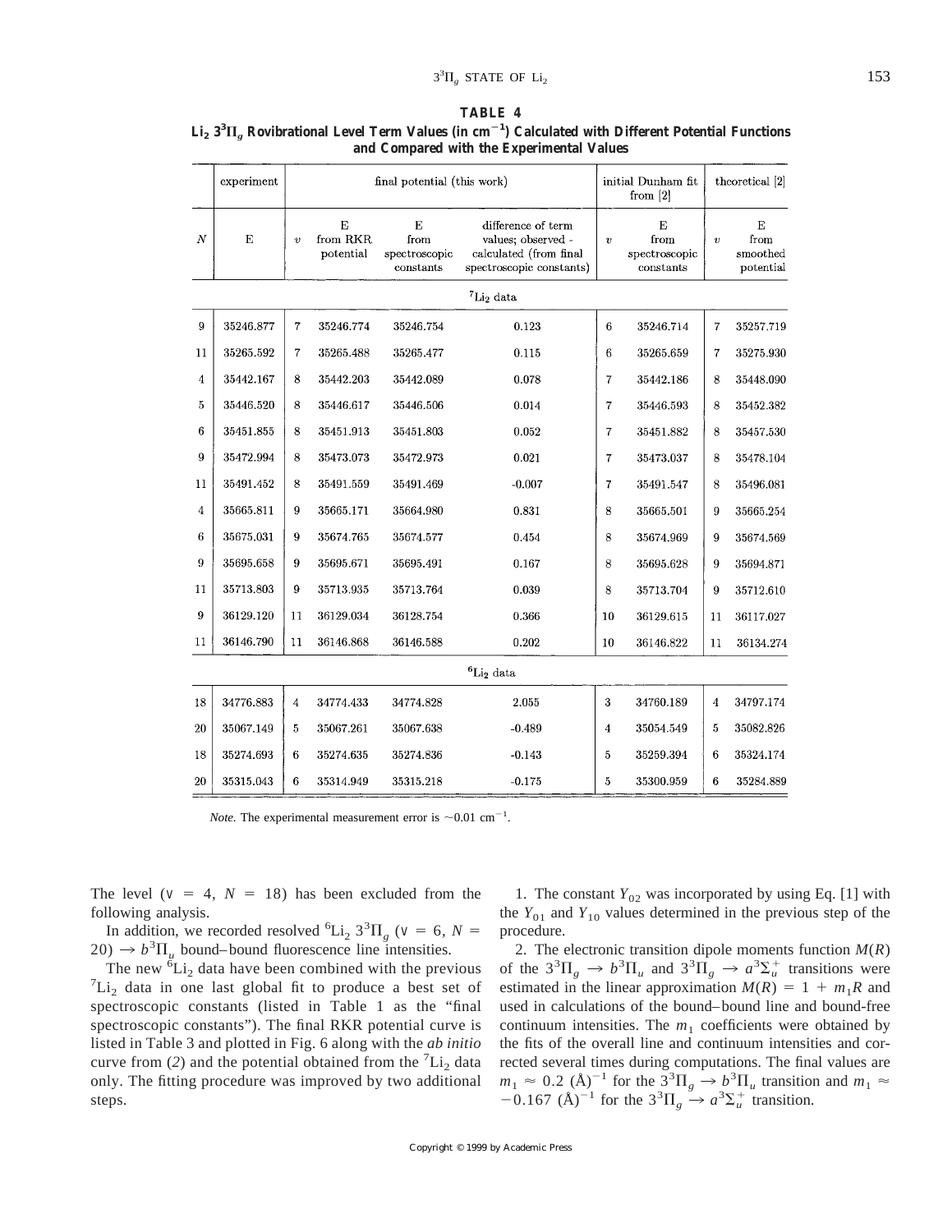The <sup>7</sup>Li<sub>2</sub> 3<sup>3</sup> $\Pi_g$  ( $v_x$ ,  $N = 11$ )  $\rightarrow a^3 \Sigma_u^+$  continuum, simulated using this resulting potential and transition dipole moment, is compared to the experimental one in Fig. 7. The comparison of the simulated and experimental line intensities of the  $3^3\Pi_g$  (*v*, *N*)  $\rightarrow b^3\Pi_u$  spectra for both <sup>7</sup>Li<sub>2</sub> and <sup>6</sup>Li<sub>2</sub> isotopomers is shown in Fig. 8. The profile of the continuum is reproduced very well. The accuracy of the line intensity simulations, compared to the initial case  $v<sub>x</sub> = 7$ , is of the same quality for the first six lines and is much better for those at the long wavelength end of the band. The remaining discrepancies in the line intensities can be explained by the factors mentioned above which were neglected in this analysis. An analogous result was also obtained for the <sup>7</sup>Li<sub>2</sub> 3<sup>3</sup> $\Pi$ <sub>g</sub> ( $v_x$  + 1,  $\overline{N}$  =  $11) \rightarrow a^3 \Sigma_u^+$  continuum.

In summary, we conclude that the  ${}^{7}Li_{2}$  3<sup>3</sup> $\Pi_{g}$  vibrational numbering ( $v_x = 7$ ) previously reported in (2) should be corrected to  $v_x = 8$ , and that the final spectroscopic constants reported in Table 1 of the present work give the best representation of all available  ${}^{7}Li_{2}$  and  ${}^{6}Li_{2}$  experimental data. We note that the inclusion of bound-free continua node positions and bound–bound spectra line intensities in a global fit with the measured term values, as described here, can lead to significant improvements in spectroscopic constants and RKR potentials obtained from limited data sets.

## **3. DISCUSSION**

As seen in Figs. 4 and 6, the Li<sub>2</sub>  $3^{3}\Pi_{g}$  potential curve obtained in the current work as described above agrees best, among the alternatives presented, with the theoretical *ab initio* potential function of (*2*). This agreement is also reflected in the spectroscopic constants of Table 1 and in the comparison of the experimental and calculated ro-vibrational term values of Table 4 (where one should take note of the vibrational assignments).

Notice that the rovibrational term values calculated from the final RKR potential (Table 4) demonstrate small, but regular, discrepancies (of different sign for the two isotopomers) from the observed values, even though the input spectroscopic constants of the RKR procedure reproduce the experimental term values very well. The origin of this discrepancy is obviously the first-order WKB approximation used in the RKR procedure. Figure 9 presents a comparison of the theoretical potential of the  $3<sup>3</sup>\Pi<sub>g</sub>$  state and its RKR reconstruction, demonstrating this error. [The latter was obtained by first fitting a set of spectroscopic constants (Table 1) to the eigenvalues of the exact theoretical potential, and then using these constants to obtain the RKR curve.] Our test computation has shown that this error can result in an  $\sim 0.2\%$  mean-squared error in the  $3^{3}\Pi_{g} \rightarrow b^{3}\Pi_{u}$  relative line intensities (over the range observed) and in an ~0.05% mean-squared error in the  $3^3\Pi_g \rightarrow$  $a^3 \Sigma_u^+$  continuum node positions (over the observed range of the continuum). Such an error is sufficiently small that there is no need to revise the results of the present paper. However,



**FIG. 9.** Comparison of the theoretical  $Li_2 3^3\Pi_g$  state potential curve and its reconstruction by the lowest order RKR procedure.

more precise results for the potential function can be obtained by using the bound state IPA (Inverse Perturbation Approach) procedure (*15*). The third-order RKR procedure of (*16*) requires knowledge of  $3^{3}\Pi_{g}$  ro-vibrational term values of the two isotopomers in approximately the same region of energies and, hence, cannot be used here.

## **ACKNOWLEDGMENTS**

The authors thank Hongmin Chen for valuable discussions. This work was supported by the Russian Foundation for Basic Research (Grants 96-03- 00035c and 96-03-32797a), the National Natural Science Foundation of China (Grant 29573110), and the U.S. National Science Foundation (Grant CHE-9320110).

### **REFERENCES**

- *1.* L. Li and R. W. Field, *J. Phys. Chem.* **87,** 3020 (1983).
- *2.* A. Yiannopoulou, K. Urbanski, S. Antonova, A. M. Lyyra, L. Li, T. An, T. J. Whang, B. Ji, X. T. Wang, W. C. Stwalley, T. Leininger, and G.-H. Jeung, *J. Chem. Phys.* **103,** 5898 (1995).
- *3.* V. S. Ivanov and V. B. Sovkov, *Opt. Spectrosc.* **74,** 52 (1993).
- *4.* V. S. Ivanov and V. B. Sovkov, *Chem. Phys.* **213,** 295 (1996).
- *5.* V. S. Ivanov and V. B. Sovkov, *Proc. SPIE* **3090,** 150 (1997); *Opt. Spectrosc.* **83,** 836 (1997).
- *6.* X. Xie and R. W. Field, *Chem. Phys.* **99,** 337 (1985).
- *7.* M. S. Aleksandrov, V. A. Elokhin, and V. S. Ivanov, Depository by All-Union Institute of Scientific and Technical Information N 4213-81, pp. 71–82, Leningrad, 1981 [in Russian]; J. M. Cooley, *Math Comp.* **15,** 363 (1961); J. M. Blatt, *J. Comp. Phys.* **1,** 382, (1967); R. J. Le Roy, R. G. Macdonald, and G. Burns, *J. Chem. Phys.* **65,** 6699 (1976).
- *8.* I. Schmidt-Mink, W. Mu¨ller, and W. Meyer, *Chem. Phys.* **92,** 263 (1985).
- *9.* A. Yiannopoulou, K. Urbanski, A. M. Lyyra, L. Li, B. Ji, J. T. Bahns, and W. C. Stwalley, *J. Chem. Phys.* **102,** 3024 (1995).
- *10.* W. Preuss and G. Baumgartner, *Z. Phys. A* **320,** 125 (1985); X. Xie and R. W. Field, *J. Mol. Spectrosc.* **117,** 228 (1986).
- *11.* M. S. Child, H. Esssen, and R. J. Le Roy, *J. Chem. Phys.* **78,** 6732 (1983).